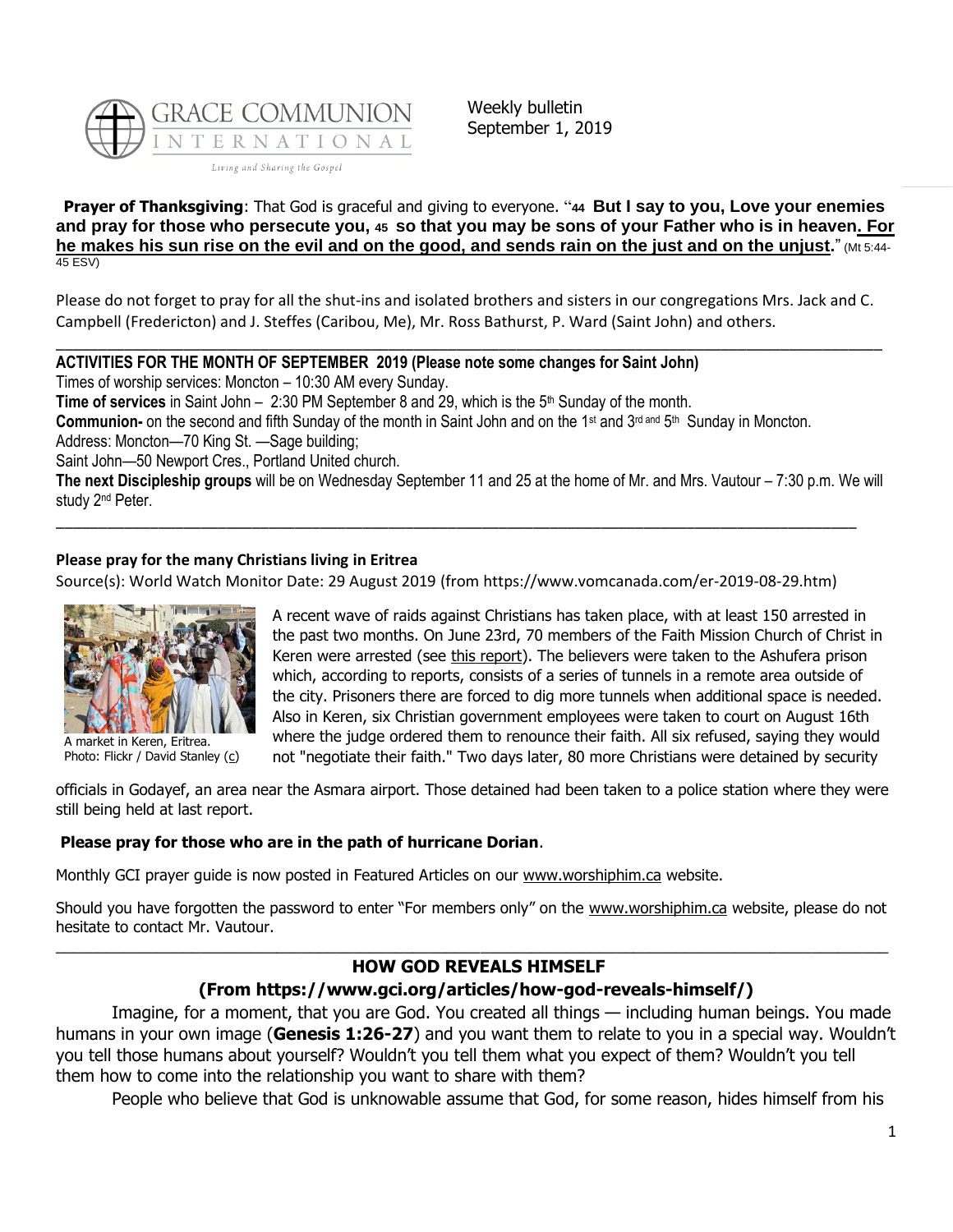creation. But God does reveal himself, through his creation, in history, in the pages of the Bible, and through his Son, Jesus Christ. Let's look at what God shows us about himself.

## **Creation reveals God**

Many people have looked at the cosmos and concluded from it that God exists, that God holds all power and that God works in order and harmony. **Romans 1:20** tells us, "**Since the creation of the world God's invisible qualities — his eternal power and divine nature — have been clearly seen, being understood from what has been made."** 

Looking at God's fabulous heavens made King David marvel that God even notices humans, who seem so insignificant next to God: **"When I consider your heavens, the work of your fingers, the moon and the stars, which you have set in place, what is man that you are mindful of him, the son of man that you care for him?" (Psalm 8:3-4).** 

The patriarch Job questioned God. In reply, God described many of his marvels — and thus revealed his limitless authority and wisdom. Job was humbled by the exchange. You can read God's "speech" in chapters 38–41 of the book of Job. Job realized: "**I know that you can do all things; no plan of yours can be thwarted… Surely I spoke of things I did not understand, things too wonderful for me to know… My ears had heard of you but now my eyes have seen you" (Job 42:2-3, 5).**

**God's purpose for humanity**

What did God intend when he made all things and gave us life? Paul explained to the Athenians: From one man he made every nation of men, that they should inhabit the whole earth; and he determined the times set for them and the exact places where they should live. God did this so that men would seek him and perhaps reach out for him and find him, though he is not far from each one of us. **"For in him we live and move and have our being."** As some of your own poets have said, **"We are his offspring." (Acts 17:26- 28**).

Or, simply, as John wrote, **"We love because he first loved us" (1 John 4:19).**

# **History reveals God**

Skeptics ask, "If God is real, why doesn't he show himself to the world?"

This question assumes that God hasn't already shown himself to humanity. However, the Bible says that this assumption is not correct. From the time of the first family on, God has often communicated with human beings. But they, for the most part, have wanted nothing to do with God!

The story of Adam and Eve describes humanity's typical reaction. God created these people and spoke to them. But they disobeyed him, and then hid from him. "The man and his wife heard the sound of the Lord God as he was walking in the garden in the cool of the day, and they hid from the Lord God among the trees of the garden" (**Genesis 3:8**).

Disobedience separates us from God, makes us afraid of God, makes us want distance between us and God. The Bible is full of examples of how God reached out to sinning humans — but they rejected him. The book of Isaiah puts it this way: **"Your iniquities have separated you from your God; your sins have hidden his face from you, so that he will not hear" (Isaiah 59:2).** It is not that God is actually unable to hear, but that this is the person's perception.

Noah, "a preacher of righteousness" **(2 Peter 2:5),** warned his world about God's coming judgment. But they didn't listen — and they perished in the Flood. God destroyed sinful Sodom and Gomorrah in a fiery display **(Genesis 19:28).** But this supernatural rebuke did not convince anyone to change their ways.

Most of the Old Testament traces how God worked with the nation of Israel. But Israel often did not want to hear God. "**Do not have God speak to us,"** they said (**Exodus 20:19**). God also intervened in the affairs of great powers such as Egypt, Nineveh, Babylon and Persia. But the effects were short-lived. Many of God's servants met awful deaths at the hands of those to whom they brought God's message. People rejected the messengers of God because they did not like the message. They did not like what God was saying through his servants, because they did not like God.

**Hebrews 1:1-2 tells us, "In the past God spoke to our forefathers through the prophets at**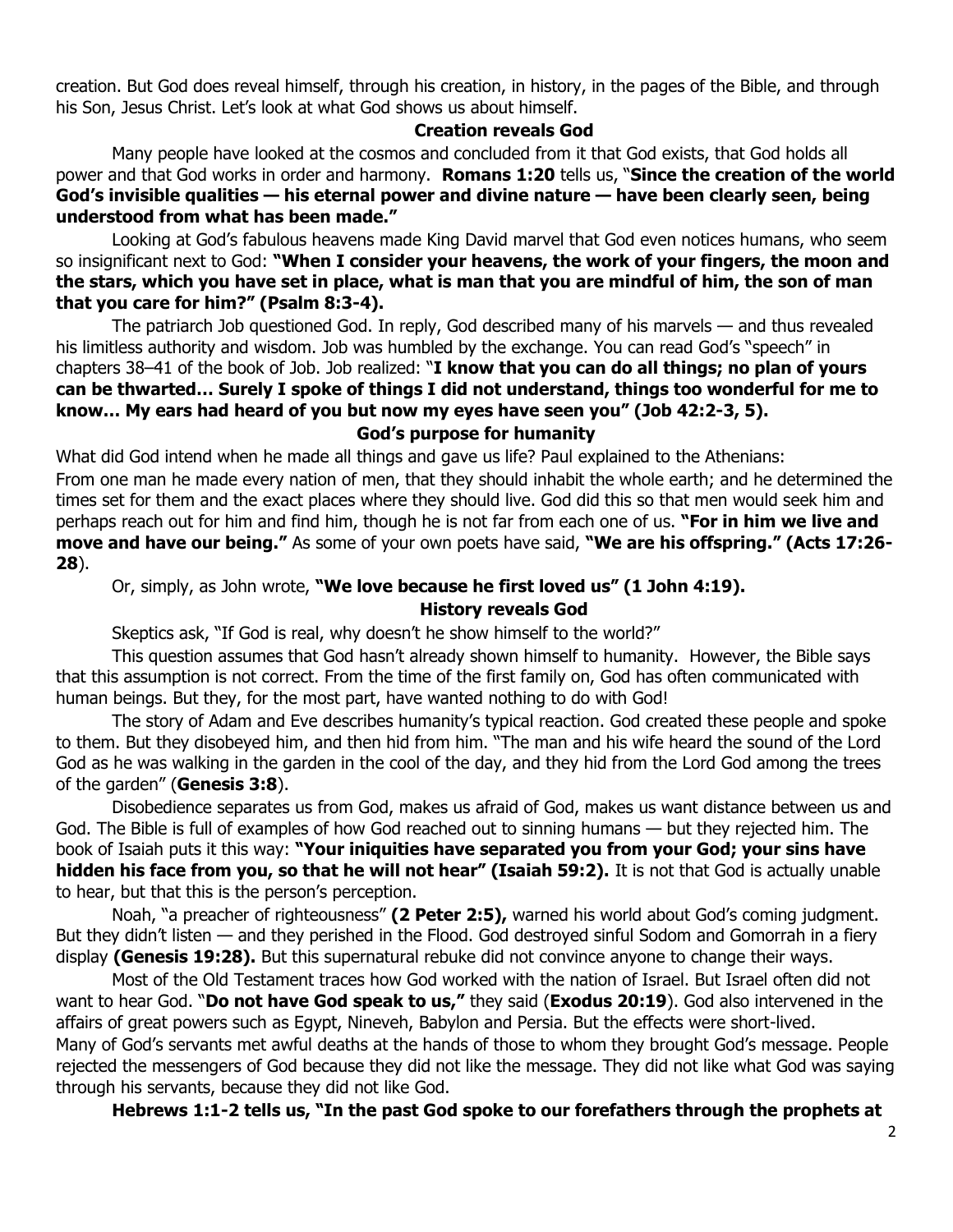**many times and in various ways, but in these last days he has spoken to us by his Son."** Jesus Christ came into the world to preach the gospel of salvation and the kingdom of God. The result? **"He was in the world, and though the world was made through him, the world did not recognize him" (John 1:10).** They killed him.

Jesus, as God in the flesh, was expressing God's loving concern for his people when he cried: **"O Jerusalem, Jerusalem, you who kill the prophets and stone those sent to you, how often I have longed to gather your children together, as a hen gathers her chicks under her wings, but you were not willing" (Matthew 23:37).** 

God has revealed himself in many different ways, but most people have not wanted to see even the little part that they did.

# **The Bible record**

The Bible reveals God in these ways:

• The Bible contains statements God makes about who and what he is.

• In **Exodus 3:14**, God revealed his name to Moses: **"I am who I am."** God's name reveals that God is selfexistent, self-perpetuating life. The other names of God, found throughout the Bible, offer additional insight into who and what God is.

• "**I am the Lord, and there is no other; apart from me there is no God… There is no god apart from me, a righteous God and a Savior; there is none but me" (Isaiah 45:5, 21).**

• In **Isaiah 55:8**, God tells us, **"My thoughts are not your thoughts, neither are your ways my ways."** God exists and acts on a higher plane than we humans do. We cannot understand all that he is, or all that he does.

• Jesus Christ described himself as the "I am" who lived before Abraham (**verse 58**). He was God in the flesh. He called himself **"the light of the world" (John 8:12),** "**the gate" to eternal life (John 10:9), "the good shepherd" (verse 11),** and **"the way and the truth and the life" (John 14:6).**

What a person does reveals much about what he or she is. In the same way, biblical statements about God's acts reveal him more fully to us.

- **"I am the Lord, who has made all things, who alone stretched out the heavens, who spread out the earth by myself,"** God says in **Isaiah 44:24**. God made all that is. And God rules what he made.
- God also declares what he will do in the future: **"I am God, and there is none like me. I make known the end from the beginning, from ancient times, what is still to come. I say: My purpose will stand, and I will do all that I please" (Isaiah 46:9-10).**
- God loves the world, and sent his Son for the salvation of the world**. "God so loved the world that he gave his one and only Son, that whoever believes in him shall not perish but have eternal life" (John 3:16).** Through Jesus, God is bringing children into his family. **"He who overcomes will inherit all this, and I will be his God and he will be my son" (Revelation 21:7)**.

The Bible records the words of humans who describe what God is:

- God has always interacted with people he chose to carry out his will. Many of those inspired servants left us, in the Bible, details about what God is like. **"The Lord our God, the Lord is one,"** said Moses (**Deuteronomy 6:4**). God is one. The Bible proclaims monotheism, that there is only one God. (This concept will be taken up in more detail in chapter 3.)
- Among the psalmist's many statements about God is this one**: "For who is God besides the Lord? And who is the Rock except our God?" (Psalm 18:31)**. God alone deserves worship, and he strengthens those who worship him. The Psalms are full of insight about who and what God is.

Among the most comforting of Bible verses is **1 John 4:16, "God is love."** A vital insight into God's love and his will for humanity is found in **2 Peter 3:9: "The Lord is…not wanting anyone to perish, but**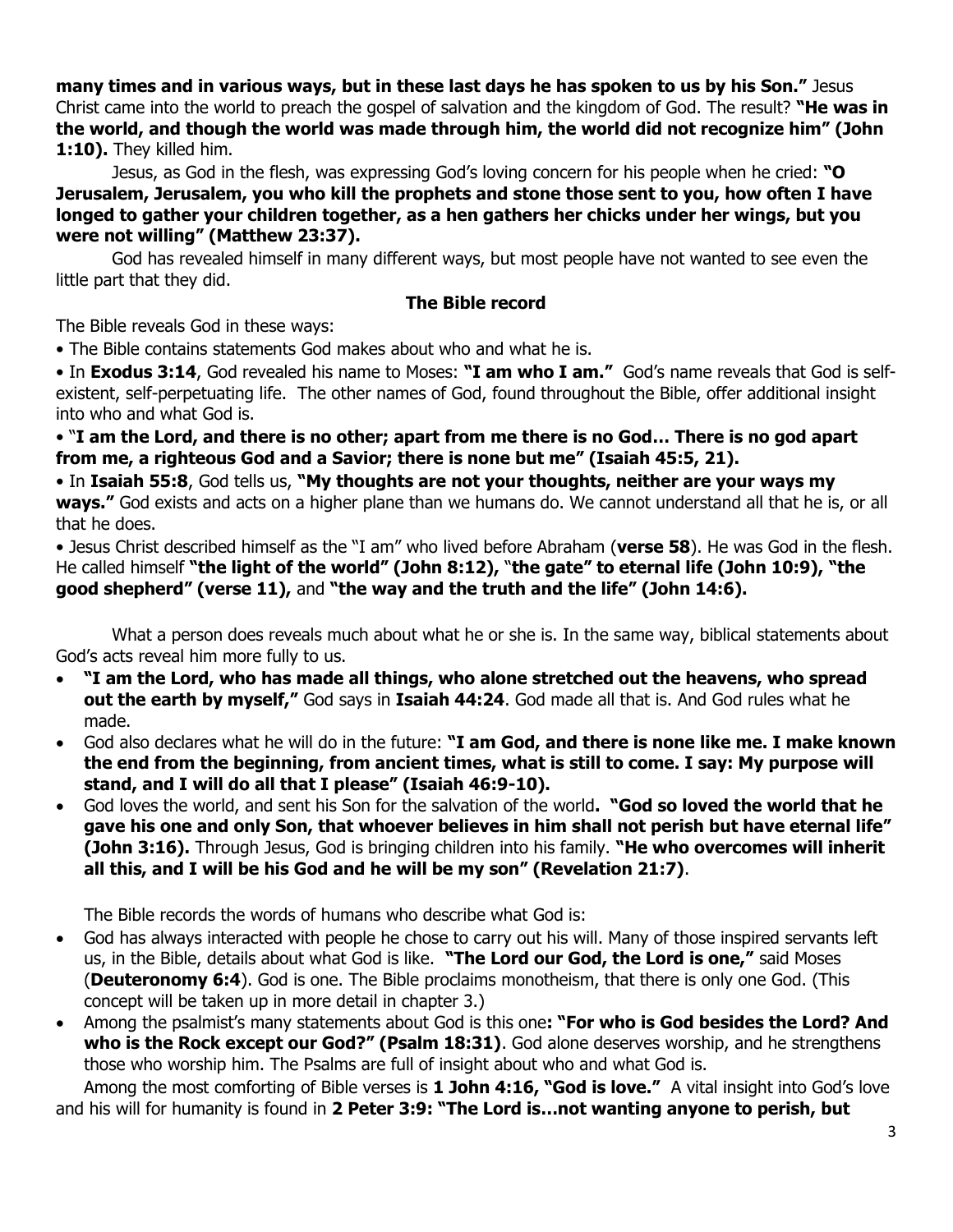**everyone to come to repentance." What is God's greatest desire for us, his creation, his children?** That we be saved. And God's word does not return to him empty — it will accomplish what he sends it to do (**Isaiah 55:11**). Knowing that God intends to save us, and that he is perfectly able to do so, should give us great hope.

The Bible records the words of humans who describe what God has done and is doing:

• God, as a loving Creator, formed humans in his own image and gave them dominion over the earth (**Genesis 1:26**).

Here's how God felt when he saw the earth corrupted by the evil that humans had chosen to do: **"The Lord was grieved that he had made man on the earth, and his heart was filled with pain" (Genesis 6:6**). God responded to the wickedness of the world by sending the Flood to start civilization over through Noah and his family (**Genesis 7:23**).

Centuries after the Flood, God called the patriarch Abraham and establish ed with him a covenant through which **"all peoples on earth will be blessed through you" (Genesis 12:1-3**) — a reference to Jesus Christ, a descendant of Abraham.

When he formed the nation of Israel, God supernaturally brought them through the Red Sea and destroyed the Egyptian army: **"The horse and its rider he has hurled into the sea" (Exodus 15:1).**

The Israelites broke their agreement with God and gave themselves over to violence and injustice. Thus God allowed the nation to be attacked by foreign powers and, eventually, to be carried out of the Promised Land into slavery (**Ezekiel 22:23-31; 36:15-21**). Yet the merciful God promised to send into the world a Redeemer who would establish an everlasting covenant of righteousness with all those, Israelite or otherwise, who would turn to him in faith and repent of their sins (**Isaiah 59:20-21**).

In due time God sent into the world his Son, Jesus Christ. He proclaimed, **"My Father's will is that everyone who looks to the Son and believes in him shall have eternal life, and I will raise him up at the last day" (John 6:40).** God assured, **"Everyone who calls on the name of the Lord will be saved" (Romans 10:13).** 

Today, God empowers his church to preach the gospel of the **kingdom "in the whole world as a testimony to all nations" (Matthew 24:14).** On the Day of Pentecost following the resurrection of Jesus Christ, God sent the Holy Spirit to unite the church as Christ's Body and to empower the preaching of the gospel, the good news of what God is doing (**Acts 2:1-4**).

The Bible is a book about God and humanity's relationship to him. Its rich message invites us to a lifetime of study to learn more about God, including what he is, what he has done, what he does, and what he plans to do.

But we know only in part. We are unable to know all there is of God, but we are able to understand what he has revealed to us. The Bible shows us that God is:

- self-existing
- not restricted by time
- unbounded by place
- unlimited in power
- unlimited in knowledge
- transcendent (having his existence beyond the physical universe) immanent (involved with the universe)

God wants to make his home with us. When God does, our questions will begin to be more fully answered.

## **What is God?**

Suppose you are in a class in which a professor is trying to give the class a better understanding of God. She asks the students to close their eyes, relax and imagine God in their minds. "Think about what he must look like, what his throne would be like, how he would sound and what would be going on around him."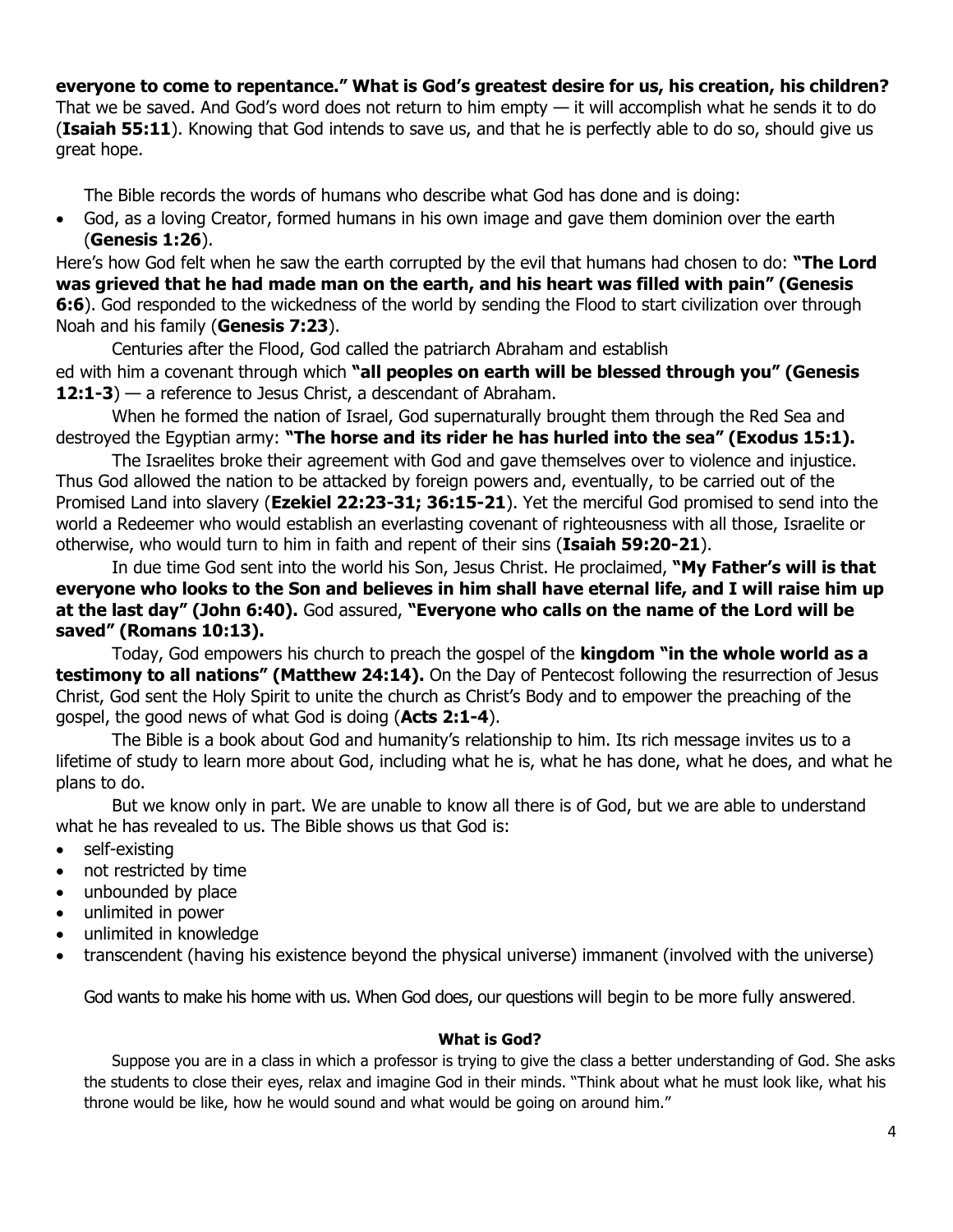The students sit in their chairs, eyes shut, for a long time, each dreaming up a picture of God. "How are you doing?" the professor says. "Can you see God? Each of you by now must have some image. But do you know what?" – and then the professor shocks the class by exclaiming, "That's not God!"

"No!" the professor declares to the class. "That's not God! You cannot contain God in your mind! No human can have a full grasp of God, because God is God, and human beings are only physical, finite creatures! No image, no picture can do him justice."

Why is it hard to describe who and what God is? Because, as physical beings, our knowledge comes to us by way of our five senses – and human languages are designed in accordance with this knowledge. Our words, our grammar, our way of thinking, are all based on the physical world. But God is supernatural, eternal. He is infinite. He is invisible. We can still speak meaningfully about God, even though we are limited by our physical senses, but our words can never convey all that God is. We are limited in our languages.

#### **What is "the image of God"?**

**[Genesis 1:26](https://biblia.com/bible/niv/Gen%201.26)** quotes God as saying, **"Let us make man in our image, in our likeness, and let them rule over…all the creatures." Verse 27** tells us God followed through on his intent: **"So God created man in his own image, in the image of God he created him; male and female he created them." [Genesis 5:1](https://biblia.com/bible/niv/Gen%205.1)** adds, **"When God created man, he made him in the likeness of God."**

How are we to understand what God means when he tells us we are made in his image and likeness? God's creation of humans in his image and likeness, recorded in **[Genesis 1:26-27](https://biblia.com/bible/niv/Gen%201.26-27)**, may be linked with the dominion God gave humans over the earth. In a sense, we act for God on earth when we exercise responsible lordship over the creation. **"The context suggests that humanity is the image of God in the dominion it exercises over the rest of creation,"** notes Harper's Bible Commentary on **[Genesis 1:3-31](https://biblia.com/bible/niv/Gen%201.3-31)** (Harper & Row, 1988, page 87).

The book ABC's of the Bible adds:

*Before undertaking his supreme creation, God announced his intention to make man in his image and likeness. The Hebrew word for "image" usually refers to a statue (often used in the Old Testament for pagan idols), while a different word for "likeness" suggests a physical resemblance. Later generations interpreted the terms more generally, however. They thought of themselves as resembling God not in a physical sense, but in a spiritual sense by possessing… intelligence, and the capacity to make moral distinctions"* (Reader's Digest Association, 1991, page 16).

Insight into the image of God can also be gained from a consideration of the distinction between the material body and the immaterial spirit within humanity's own constitution. The *Baker Encyclopedia of the Bible* states: *Recent discussions have focused on the unity and integrity of man. Thus it is man as a physical-spiritual unity who is in the image of God as Spirit. This explains why the same words can be used both of God and man. God sees and hears as men do, but men do so in a way appropriate to their constitution as physical-spiritual creatures (with ears and mouth) and God in a way appropriate to his nature as spiritual and uncreated.* (article "Image of God," Baker Book House, 1988, page 1018)

The image to which humans ultimately must conform is that of Jesus Christ. **[Romans 8:29](https://biblia.com/bible/niv/Rom%208.29)** tells us God desires that we "be conformed to the likeness of his Son"—Jesus Christ. ABC's of the Bible states, "The New Testament added to the notion that man was created in the image of God by proposing that Jesus was the sole embodiment of divine perfection" (page 16).

We are unique among earth's creatures in that God endowed us with rationality, free choice and moral responsibility. By creating us in his own image, God has given us the incomparable capacity to have a personal relationship with him.

#### **Spiritual realities, human language**

God shows us facets of himself throughout creation. He has intervened many times in history. The Bible tells us much about him. He even manifested himself in various ways to various people in the Bible. Still, since God is spirit, his fullness cannot be seen or heard or touched or smelled. The Bible gives us truths about God by using words that physical beings in their physical realm can grasp. But those words are not capable of completely defining God.

The Bible describes God as a rock and a fortress (**[Psalm 8:2](https://biblia.com/bible/niv/Ps%208.2)**), as a stronghold and a shield (**[Psalm 144:2](https://biblia.com/bible/niv/Ps%20144.2)**) and as a consuming fire (**[Hebrews 12:29](https://biblia.com/bible/niv/Heb%2012.29)**). We realize that God is not any of these physical things in a literal sense. But these metaphors, based on what we as humans can observe and understand, reveal important truths about God. The Bible even attributes human form to God, revealing aspects of his character and his relationship with humans.